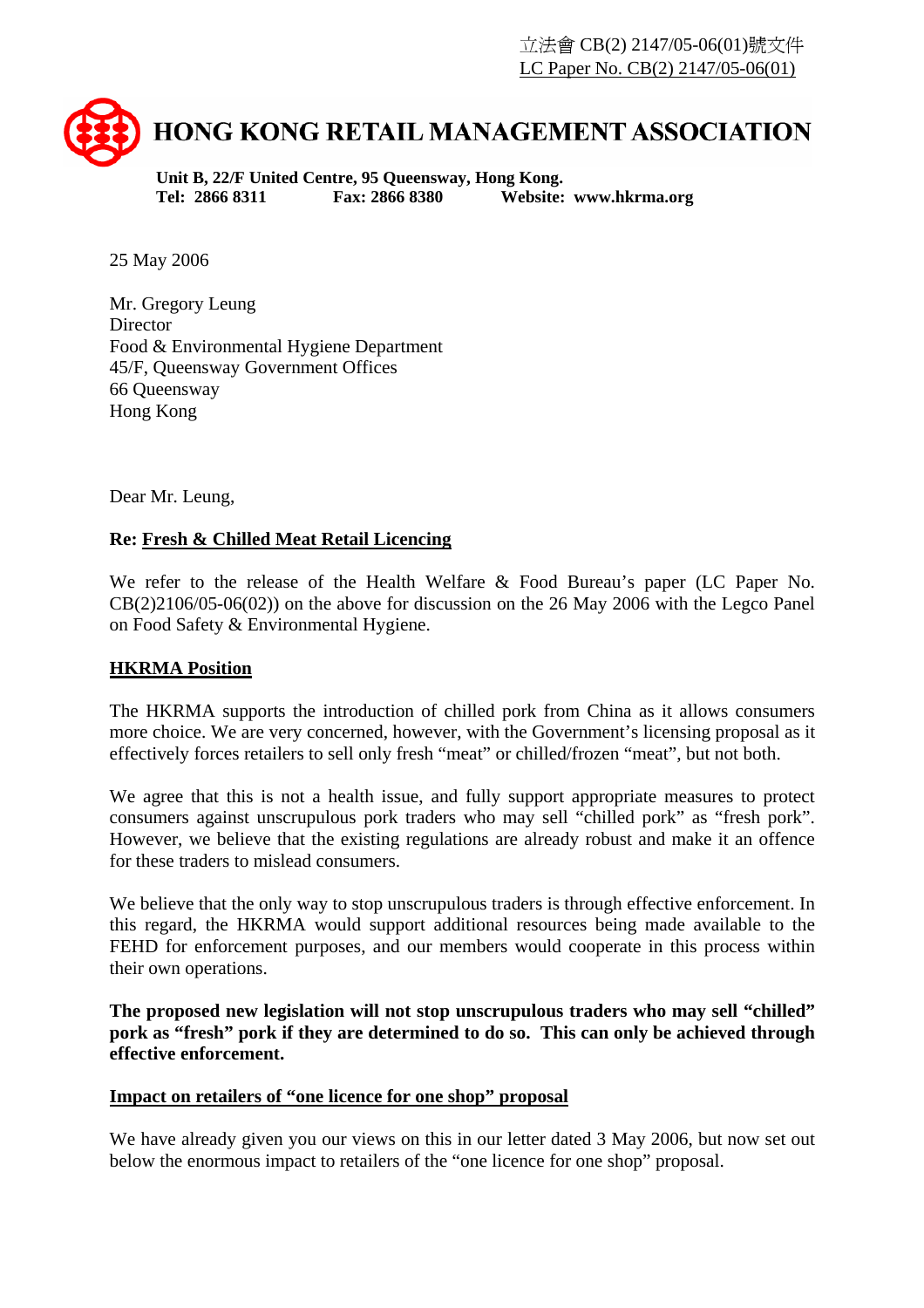If implemented, the proposals would:

- force supermarket operators to **sell either fresh or chilled/frozen "meat"** in each store (because of the physical limitations of most stores and the high compliance costs involved in building separate "premises" within each retail outlet);
- adversely impact **over one million consumers** who would suffer from **reduced choice** as they would no longer be able to buy fresh and chilled/frozen meat in the same retail outlet:.
- cause significant redundancies in the supermarket sector. The HKRMA estimates that **in excess of 1,000 redundancies in the supermarket sector** may result due to the enforced closure of fresh pork counters;
- impose a **restraint of trade** on retail operators resulting in a **lessening of competition** in the fresh meat sector, which is contrary to Hong Kong's free market ethos; and
- eliminate **a safe and hygenic supply channel** (ie: supermarkets) for consumers in Hong Kong.

### **Proposed Solution**

A similar dilemma arose in relation to the importation of chilled chicken from Mainland China, which commenced in 2002. A solution was found that offered consumers more choice, without affecting consumer protection.

Each mainland chicken now comes from an approved factory and needs to be packed in a bag with a special sticker/mark. The chicken is not allowed to be removed from this bag at any time until the consumer opens it after purchase.

We propose that a similar system for the importation of chilled mainland pork should be adopted.

#### **We propose that either:**

- **(a) the approved processing plant in mainland China could cut and pack the chilled pork into final retail size packs that could be marked with a special sticker/mark, "Chilled pork imported from China into Hong Kong". The regulations should prohibit the opening of the pack by anyone until after purchase by the consumer; or**
- **(b) chilled pork could be sold in a pre-packaged and labelled form. The prepackaged imported mainland pork must be packaged at a different premise (in Hong Kong or mainland China) from the retail outlet or wet market stall.**